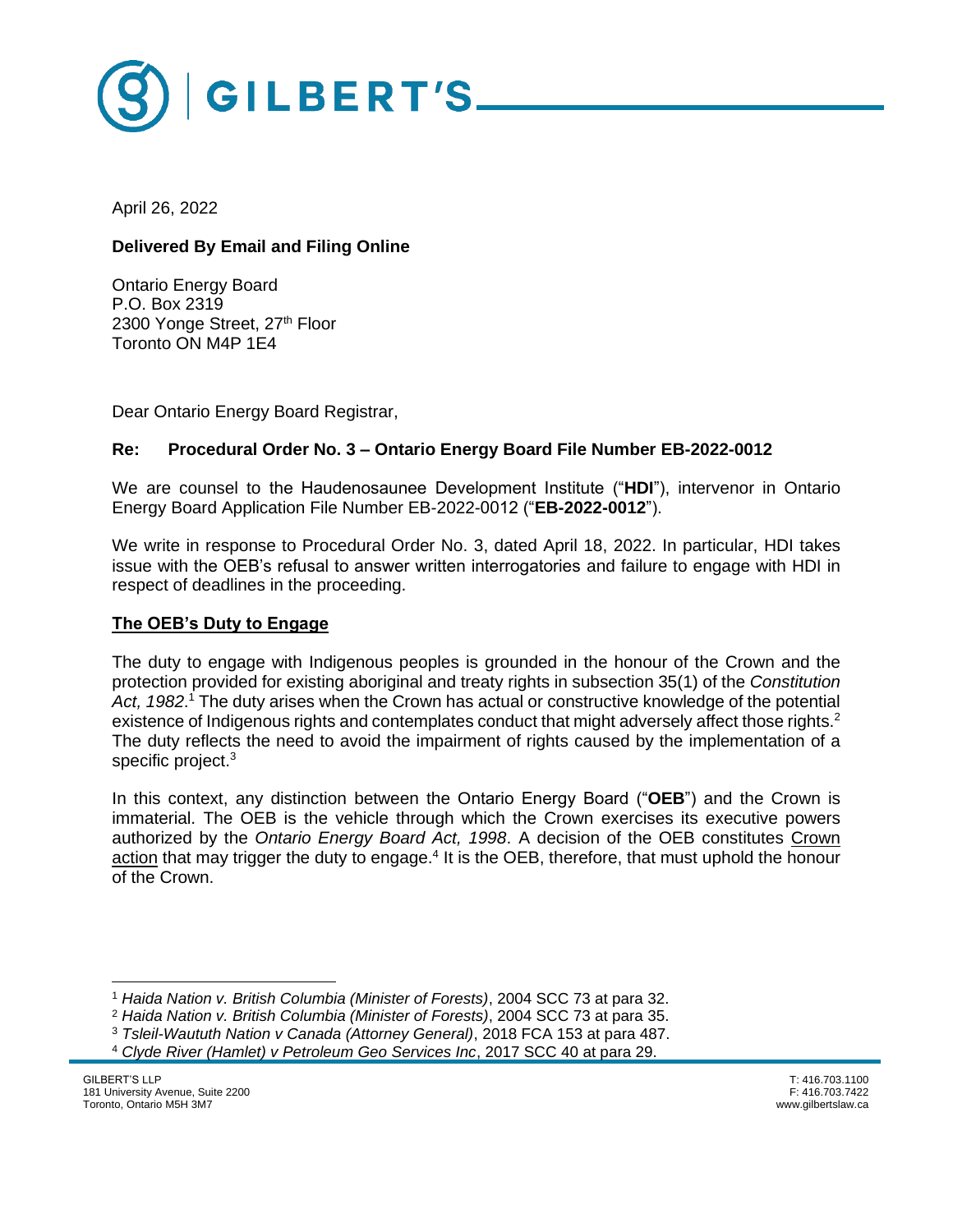EB-2022-0012 concerns the proposed replacement of a pipeline by Sun-Canadian Pipe Line Company Limited ("**Sun-Canadian**") in the vicinity of the East Sixteen Mile Creek crossing in the Town of Milton, Ontario. This approval process triggered the duty to engage Indigenous peoples.<sup>5</sup>

The Crown, through the Ministry of Energy, Northern Development and Mines, delegated the procedural aspects of its (and by extension, the OEB's) duty to Sun-Canadian.<sup>6</sup> Substantive aspects of the duty to engage, however, remain with the Crown and the OEB, as the honour of the Crown cannot be delegated.<sup>7</sup> Indeed, in its July 28, 2020 letter to Sun-Canadian, the Ministry acknowledged that the "Crown will fulfill the substantive aspects of consultation and retain oversight over all aspects of the process for fulfilling the Crown's duty."<sup>8</sup>

In ostensible satisfaction of its duty to engage, the OEB has established "a process to ensure that concerns related to the Crown's duty to consult (and, where required, accommodate) are considered".<sup>9</sup> The OEB references its Environmental Guidelines<sup>10</sup> for the requirements that applicants must fulfill with respect to Indigenous engagement for leave to construct projects.

When the Crown relies on a regulatory process to fulfill the duty to consult, however, such reliance is not delegation of the Crown's ultimate responsibility to ensure engagement is adequate.<sup>11</sup> Despite its "processes", the duty to engage remains with the OEB.

The OEB also plays an oversight role in assessing whether the duty to engage has been fulfilled.<sup>12</sup> In Procedural Order No. 3, the OEB assured the parties that it "retains the responsibility to ensure that the duty to consult, where triggered has been adequately discharged with respect to a project before it can issue an approval."<sup>13</sup>

In short, the OEB has assumed the role of perpetrator, judge, and jury, in that it: 1) has a duty to engage with Indigenous peoples on matters affecting Indigenous rights and interests (as set out by the Supreme Court of Canada); 2) determines the process by which that duty is fulfilled; and 3) assesses whether the duty has in fact been fulfilled.

# **The OEB's Actions to Date**

On April 8, 2022, pursuant to Procedural Order No. 2, HDI filed a letter with the OEB regarding its expected evidence in the proceeding. In its letter, HDI informed the Board that it intended on

<sup>5</sup> See e.g. Ontario Energy Board Notice for Leave to Construct Application EB-2022-0012, dated February 17, 2022; also see [https://www.oeb.ca/stakeholder-engagement/consultation-indigenous-peoples;](https://www.oeb.ca/stakeholder-engagement/consultation-indigenous-peoples) also see *Clyde River (Hamlet) v Petroleum Geo Services Inc*, 2017 SCC 40 at para 27.

<sup>6</sup> See letter from Ministry of Energy, Northern Development and Mines to Sun-Canadian, dated July 28, 2020.

<sup>7</sup> *Haida Nation v British Columbia (Minister of Forests)*, 2004 SCC 73 at para 53.

<sup>8</sup> Letter from Ministry of Energy to Sun-Canadian, dated July 28, 2020, SCPL\_APPL\_LTC\_20220117, PDF page 248.

<sup>9</sup> Procedural Order No. 3 in EB-2022-0012, dated April 18, 2022.

<sup>10</sup> Environmental Guidelines for the Location, Construction and Operation of Hydrocarbon Pipelines and Facilities in Ontario, [https://www.oeb.ca/sites/default/files/uploads/documents/regulatorycodes/2019-](https://www.oeb.ca/sites/default/files/uploads/documents/regulatorycodes/2019-01/Enviromental-Guidelines-HydrocarbonPipelines-20160811.pdf) [01/Enviromental-Guidelines-HydrocarbonPipelines-20160811.pdf.](https://www.oeb.ca/sites/default/files/uploads/documents/regulatorycodes/2019-01/Enviromental-Guidelines-HydrocarbonPipelines-20160811.pdf)

<sup>11</sup> *Haida Nation v British Columbia (Minister of Forests)*, 2004 SCC 73 at para 53.

<sup>&</sup>lt;sup>12</sup> See e.g. consultation with Indigenous Peoples, [https://www.oeb.ca/stakeholder-](https://www.oeb.ca/stakeholder-engagement/consultation-indigenous-peoples)

[engagement/consultation-indigenous-peoples;](https://www.oeb.ca/stakeholder-engagement/consultation-indigenous-peoples) Ontario Energy Board Notice for Leave to Construct Application EB-2022-0012, dated February 17, 2022.

<sup>13</sup> Procedural Order No. 3 in EB-2022-0012, dated April 18, 2022.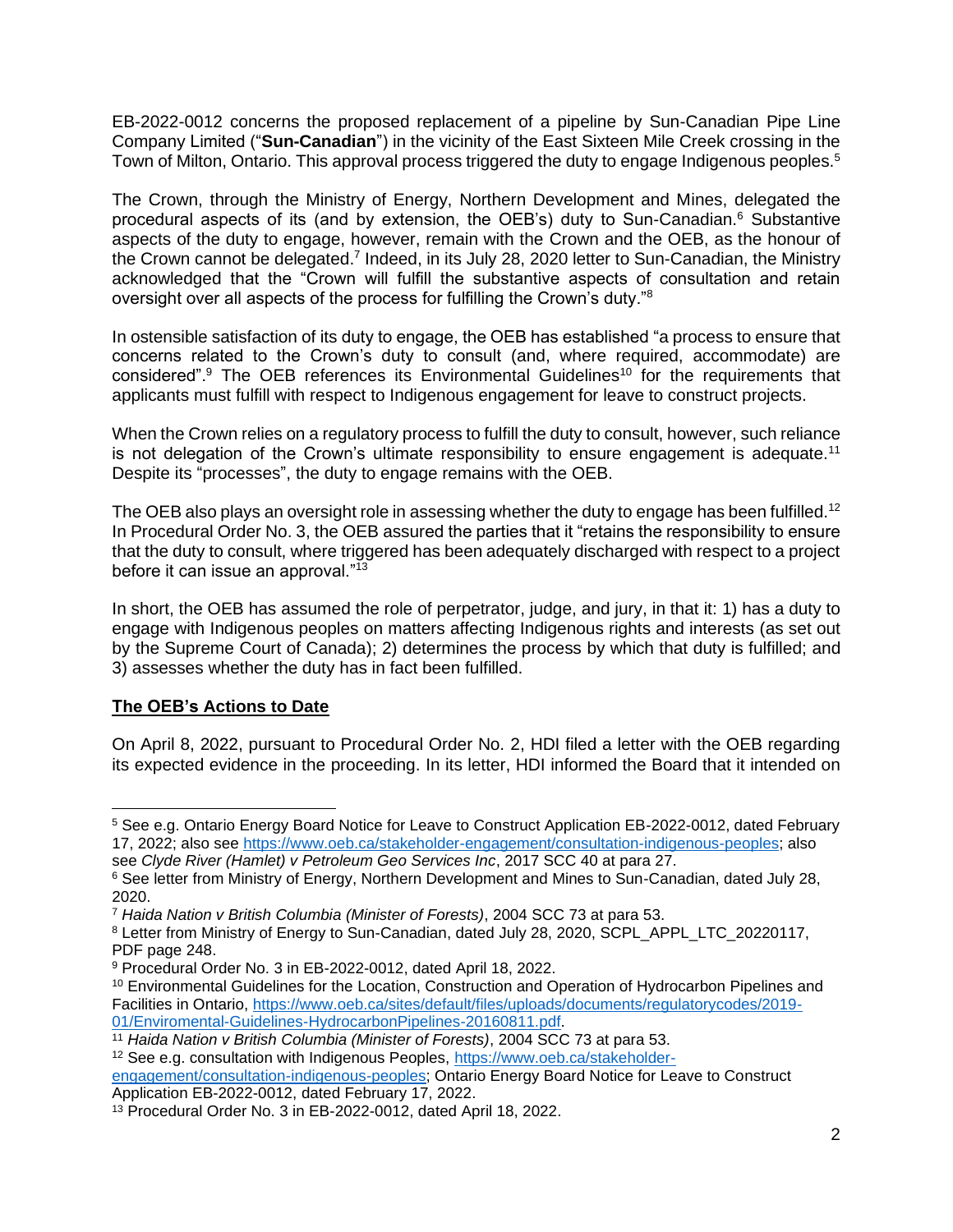delivering written interrogatories to the OEB regarding the OEB's engagement policies and processes. These written interrogatories were delivered to the OEB on April 12, 2022.

In Procedural Order No. 3, the OEB refused to respond to these written interrogatories, stating that it will not be making provision for HDI to file interrogatories of the OEB.<sup>14</sup>

This outright refusal denies the Haudenosaunee a meaningful opportunity to engage with the OEB. Engagement is meaningless when it excludes from the outset any form of accommodation.<sup>15</sup> The OEB is relying on its role as "statutory decision maker" to ignore legitimate concerns regarding its process. Despite the OEB's assurances that it is "committed to ensuring that Indigenous peoples […] have an opportunity to bring forward their concerns and to participate",<sup>16</sup> its refusal to answer interrogatories belies its commitment to meaningful engagement.

In stark contrast to the one month timeline requested by HDI, the Order then set down a deadline for HDI's delivery of evidence, a mere *11 days* after responses to written interrogatories are received. This impractical timeline is apparently based on, or at the very least influenced by, a letter filed by Sun-Canadian on April 13 in which "concerns", supported without evidence, were expressed relating to "financial risks", including "purchasing materials" and "retaining contractors". 17

Good faith negotiation is required on both sides in the engagement process.<sup>18</sup> The OEB, however, did not consult HDI in respect of this deadline, effectively ignoring HDI's request in favour of Sun-Canadian's unsubstantiated concerns. Such a one-sided consideration of the parties' positions, *i.e.*, basing an order solely on the concerns of Sun-Canadian, does not demonstrate good faith negotiation in the engagement process.

The OEB's derogation of its engagement duties triggered by EB-2022-0012 underscores the conflict of interest in the OEB's processes. As the entity that 1) holds the duty to engage, 2) sets the standards by which sufficiency of engagement is measured, and 3) decides whether the standards have been met, the OEB is effectively infallible. Rhetorically speaking, in what world would the OEB deny a proponent's application on the basis of its own failure to fulfill its substantive duties to engage?

The OEB's refusal to answer questions regarding its Indigenous engagement processes reinforces their unassailable nature. Processes that were developed and implemented absent Indigenous engagement are firmly entrenched and shielded from criticism.

#### **Next Steps**

Procedural Order No. 3 is dismissive of the OEB's duty to engage and the goals of reconciliation. The controlling question in all situations is what is required to maintain the honour of the Crown and to effect reconciliation between the Crown and the Indigenous peoples with respect to the interest at stake.<sup>19</sup> In order to answer this question, HDI is willing to discuss the OEB's decision

<sup>14</sup> Procedural Order No. 3 in EB-2022-0012, dated April 18, 2022.

<sup>15</sup> 2005 SCC 69 at para 54.

<sup>16</sup> [https://www.oeb.ca/stakeholder-engagement/consultation-indigenous-peoples.](https://www.oeb.ca/stakeholder-engagement/consultation-indigenous-peoples)

<sup>17</sup> Procedural Order No. 3 in EB-2022-0012, dated April 18, 2022.

<sup>18</sup> *Haida Nation v British Columbia (Minister of Forests)*, 2004 SCC 73 at para 53.

<sup>19</sup> *Haida Nation v British Columbia (Minister of Forests)*, 2004 SCC 73 at para 45.